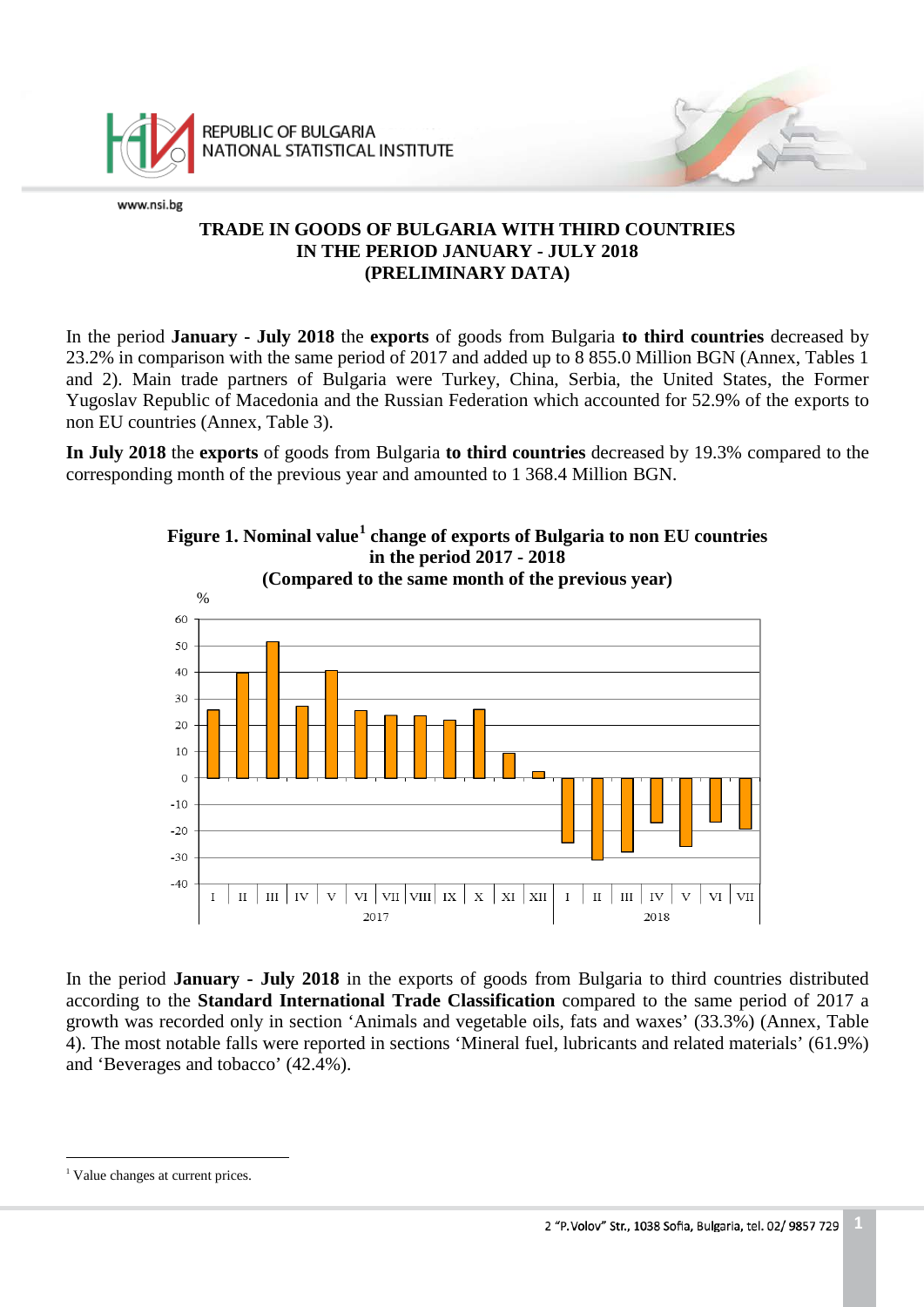

**Imports** of goods to Bulgaria **from third countries** in the period **January - July 2018** increased by 3.7% in comparison with the same period of 2017 and added up to 12 621.9 Million BGN (at CIF prices) (Annex, Tables 1 and 2). The largest amounts were reported for the goods imported from the Russian Federation, Turkey, China and Serbia (Annex, Table 3).

**In July 2018** the imports of goods to Bulgaria from third countries increased by 18.8% compared to the corresponding month of the previous year and amounted to 2 045.9 Million BGN.



**Figure 2. Nominal value[1](#page-1-0) change of imports of Bulgaria to non EU countries in the period 2017 - 2018**

In the period **January - July 2018** in the imports of goods to Bulgaria from third countries distributed according to the **Standard International Trade Classification** the largest growths compared to the same period of 2017 were recorded in the section 'Animals and vegetable oils, fats and waxes' (33.0%) and 'Beverages and tobacco' (21.7%) (Annex, Table 4). The most notable fall was observed in sector 'Mineral fuel, lubricants and related materials' (10.2%).

**The foreign trade balance** of Bulgaria (export FOB - import CIF) **with third countries** in the period January - July 2018 was negative and added up to 3 766.9 Million BGN (Annex, Table 1). The trade balance at FOB/FOB prices (after elimination of transport and insurance costs on imports) was also negative and amounted to 2 696.9 Million BGN.

**In July 2018** the foreign trade balance of Bulgaria **(export FOB - import CIF)** with third countries was negative and amounted to 677.5 Million BGN.

<span id="page-1-0"></span><sup>&</sup>lt;sup>1</sup> Value changes at current prices.  $\frac{1}{1}$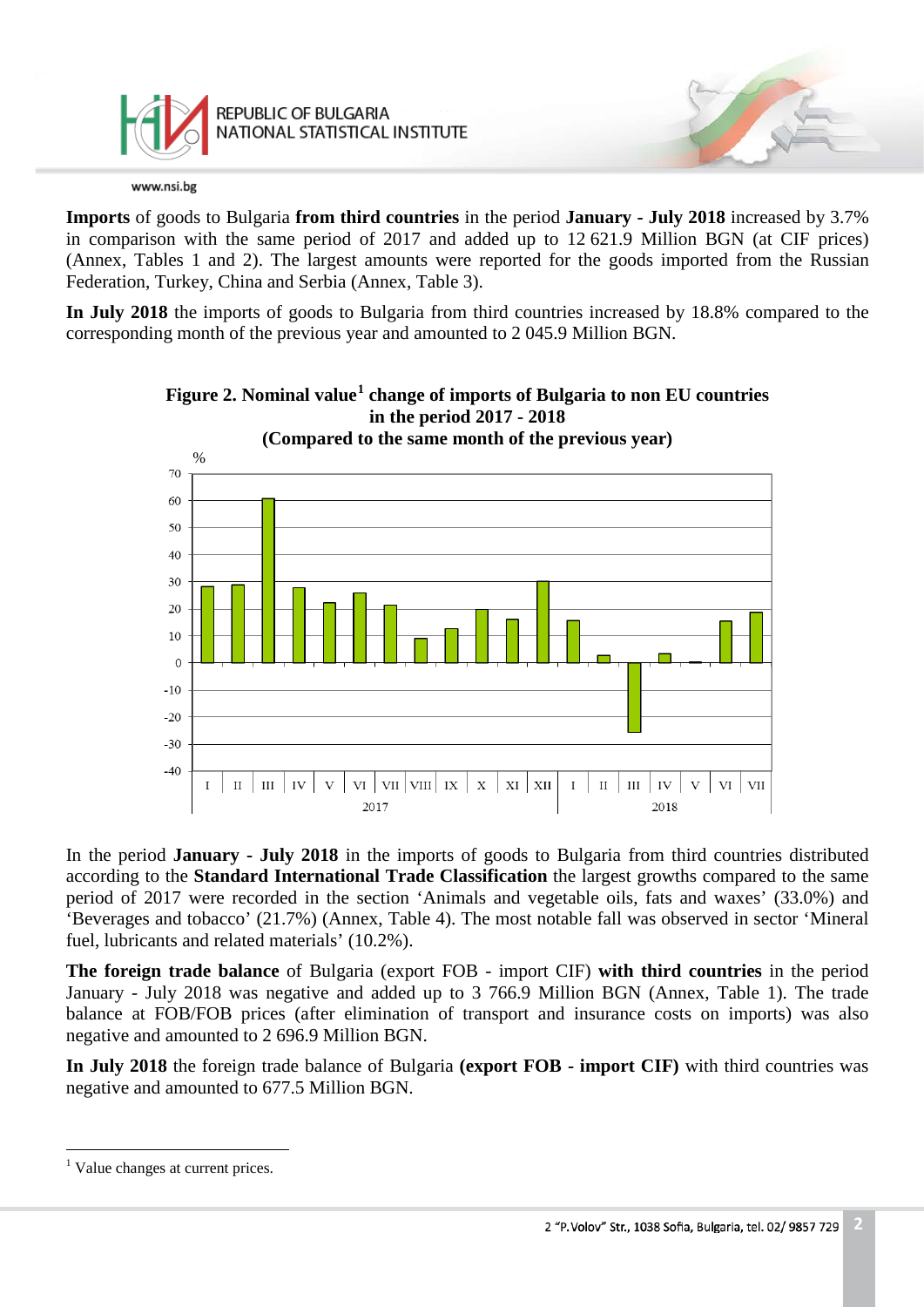

# **Trade in goods of Bulgaria with third countries and EU - total**

In the **period January - July 2018** the total value of **all the goods exported** from Bulgaria amounted to 30 463.8 Million BGN which is 1.8% less than the same period of 2017 (Annex, Tables 1 and 2).

In **July 2018** the total exports of goods added up to 4 872.7 Million BGN and grew by 0.9% compared to the corresponding month of the previous year.





The total value of **all the goods imported** in the country in the period **January - July 2018** amounted to 36 018.0 Million BGN (at CIF prices), or by 8.3% more than the same period of 2017 (Annex, Tables 1 and 2).

In **July 2018** the total imports of goods increased by 18.7% compared to the same month of the previous year and added up to 5 615.7 Million BGN.

<span id="page-2-0"></span> $<sup>1</sup>$  Value changes at current prices.</sup>  $\frac{1}{1}$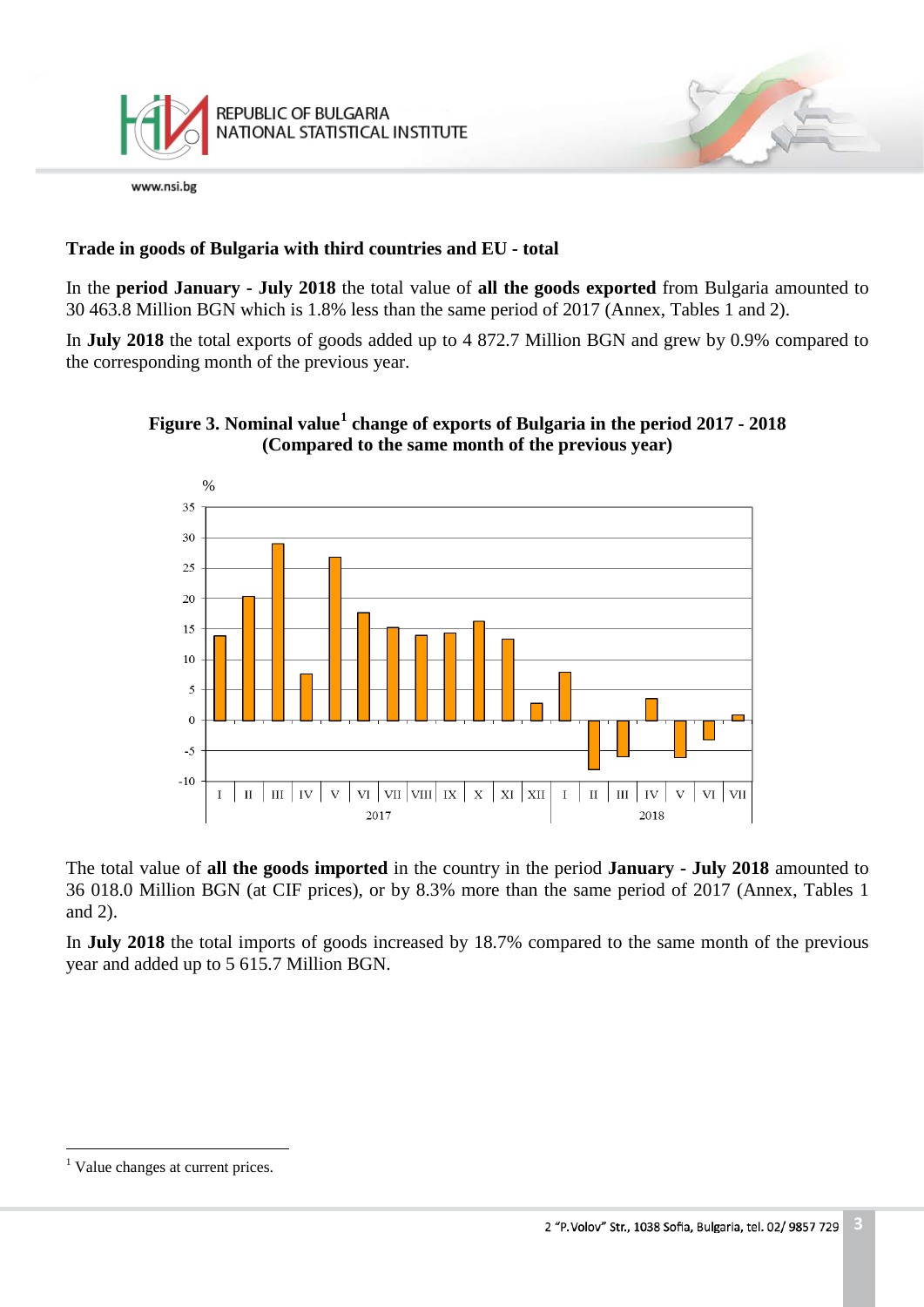



**Figure 4. Nominal value[1](#page-3-0) change of imports of Bulgaria in the period 2017 - 2018 (Compared to the same month of the previous year)**

The **total foreign trade balance** (exports FOB - import CIF) was negative in the period **January - July 2018** and amounted to 5 554.2 Million BGN (Annex, Tables 1 and 2). At FOB/FOB prices (after elimination of transport and insurance costs on imports) in the period January - July 2018 the total foreign trade balance was also negative and added up to 3 029.0 Million BGN.

In **July 2018** the total foreign trade balance (exports FOB - import CIF) was negative and added up to 743.0 Million BGN. The trade balance at FOB/FOB prices was also negative and amounted to 379.3 Million BGN.

<span id="page-3-0"></span>Value changes at current prices.  $\,1\,$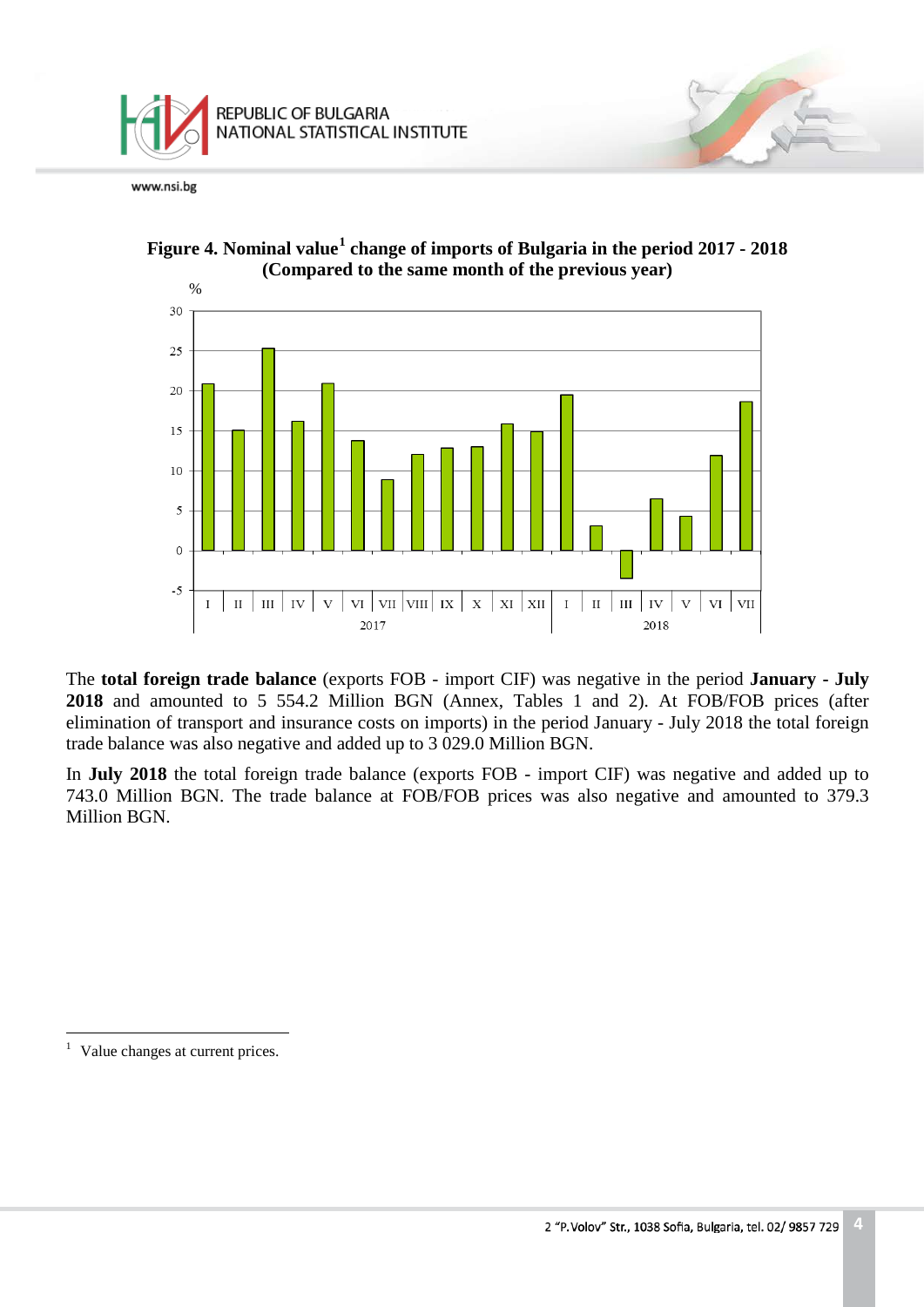



**Annex**

### **Table 1**

#### (Million BGN)<br>Trade balance - FOB/FOB<sup>2</sup> **Months/Periods Exports - FOB Imports - CIF Imports - EOB<sup>2</sup> <b>Trade balance - FOB**/CIF **Total EU Non EU Total EU Non EU Total EU Non EU Total EU Non EU Total EU Non EU**  I.2017 3884.4 2438.2 1446.2 4233.0 2651.9 1581.1 3922.8 2472.7 1450.1 -348.6 -213.7 -134.9 -38.4 -34.5 -3.9 II.2017 4179.1 2524.3 1654.8 4430.9 2820.4 1610.5 4112.3 2641.9 1470.4 -251.8 -296.1 44.3 66.8 -117.6 184.4 III.2017 4728.8 2973.3 1755.5 5309.2 3328.8 1980.4 4960.0 3131.1 1828.9 -580.4 -355.5 -224.9 -231.2 -157.8 -73.4 I - III.2017 | 12792.3 | 7935.8 | 4856.5 | 13973.1 | 8801.1 | 5172.0 | 12995.1 | 8245.7 | 4749.4 | -1180.8 | -865.3 | -315.5 | -202.8 | -309.9 | 107.1 IV.2017 4029.9 2496.3 1533.6 4675.3 2977.4 1697.9 4358.0 2784.0 1574.0 -645.4 -481.1 -164.3 -328.1 -287.7 -40.4 V.2017 4587.8 2867.9 1719.9 4956.9 3162.9 1794.0 4621.6 2969.1 1652.5 -369.1 -295.0 -74.1 -33.8 -101.2 67.4 VI.2017 4785.6 3061.9 1723.7 4915.3 3131.1 1784.2 4584.8 2942.0 1642.8 -129.7 -69.2 -60.5 200.8 119.9 80.9 IV - VI.2017 | 13403.3 | 8426.1 | 4977.2 | 14547.5 | 9271.4 | 5276.1 | 13564.4 | 8695.1 | 4869.3 | -1144.2 | -845.3 | -298.9 | -161.1 | -269.0 | 107.9 I - VI.2017 | 26195.6 | 16361.9 | 9833.7 | 28520.6 | 18072.5 | 10448.1 | 26559.5 | 16940.8 | 9618.7 | -2325.0 | -1710.6 | -614.4 | -363.9 | -578.9 | 215.0 VII.2017 4831.1 3135.4 1695.7 4732.6 3010.1 1722.5 4419.4 2828.8 1590.6 98.5 125.3 -26.8 411.7 306.6 105.1 I - VII.2017 | 31026.7 | 19497.3 | 11529.4 | 33253.2 | 21082.6 | 12170.6 | 30978.9 | 19769.6 | 11209.3 | -2226.5 | -1585.3 | -641.2 | 47.8 | -272.3 | 320.1 I.2018 4190.2 3097.3 1092.9 5059.1 3229.9 1829.2 4680.5 3012.4 1668.1 -868.9 -132.6 -736.3 -490.3 84.9 -575.2 II.2018 3842.9 2700.2 1142.7 4569.1 2915.1 1654.0 4257.5 2742.7 1514.8 -726.2 -214.9 -511.3 -414.6 -42.5 -372.1 III.2018 4446.5 3182.5 1264.0 5123.7 3652.6 1471.1 4763.8 3411.5 1352.3 -677.2 -470.1 -207.1 -317.3 -229.0 -88.3 I - III.2018 | 12479.6 | 8980.0 | 3499.6 | 14751.9 | 9797.6 | 4954.3 | 13701.8 | 9166.6 | 4535.2 | -2272.3 | -817.6 | -1454.7 | -1222.2 | -186.6 | -1035.6 IV.2018 4174.3 2899.8 1274.5 4978.5 3221.1 1757.4 4619.7 3007.5 1612.2 -804.2 -321.3 -482.9 -445.4 -107.7 -337.7 V.2018 4305.9 3029.5 1276.4 5169.5 3368.0 1801.5 4806.5 3152.6 1653.9 -863.6 -338.5 -525.1 -500.6 -123.1 -377.5 VI.2018 4631.3 3195.2 1436.1 5502.4 3439.6 2062.8 5112.8 3222.9 1889.9 -871.1 -244.4 -626.7 -481.5 -27.7 -453.8 IV - VI.2018 | 13111.5 | 9124.5 | 3987.0 | 15650.4 | 10028.7 | 5621.7 | 14539.0 | 9383.0 | 5156.0 | -2538.9 | -904.2 | -1634.7 | -1427.5 | -258.5 | -1169.0 1982- | 1.91018 | 1.9204.6 | 1.9204.6 | 1.0376.0 | 1.0476.0 | 1.0576.0 | 1.0576.0 | 1.0576.0 | 1.0576.0 | 1.0576.0 | 1.0576.0 | 1.0574.6 | 1.0579.0 | 1.0576.0 | 1.0576.0 | 1.0576.0 | 1.0574.6 | 1.0576.0 | 1.0576.0 | 1.0576 VII.2018 4872.7 3504.3 1368.4 5615.7 3569.8 2045.9 5252.0 3391.3 1860.7 -743.0 -65.5 -677.5 -379.3 113.0 -492.3 I - VII.2018 | 30463.8 | 21608.8 | 8855.0 | 36018.0 | 23396.1 | 12621.9 | 33492.8 | 21940.9 | 11551.9 | -5554.2 | -1787.3 | -3766.9 | -3029.0 | -332.1 | -2696.9

## **Exports, imports and trade balance of Bulgaria in the period January - July 2017 and 2018<sup>1</sup> by months**

 $1$  Data are preliminary as of 12-th September 2018.

<sup>2</sup> By data of BNB for the transport costs.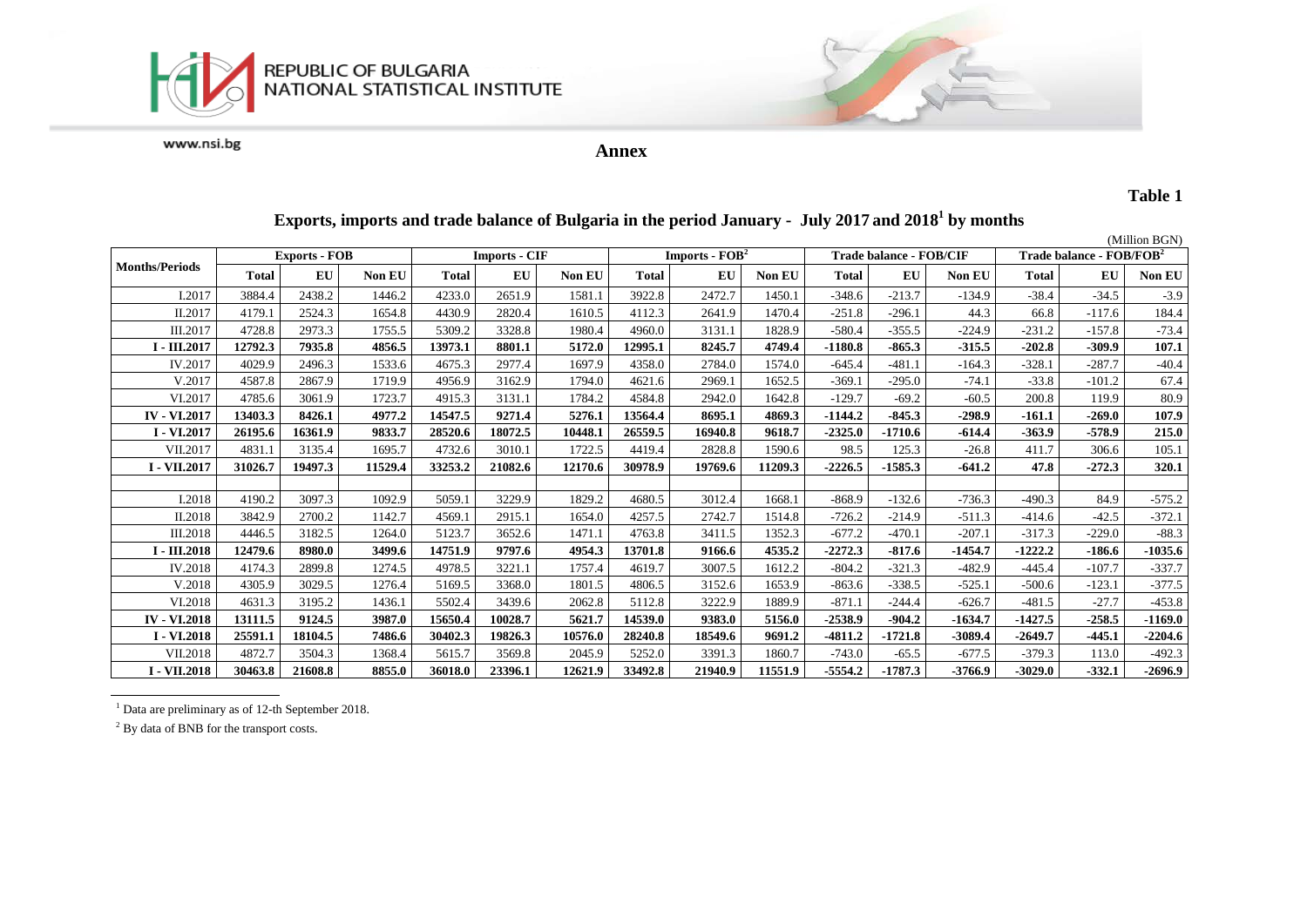

# **Table 2**

# **Value changes of exports and imports of Bulgaria in the period January - July 20181 compared to the same period of the previous year**

|                       |                      |      |               |                      |      |         |                      |      | (Per cent)    |
|-----------------------|----------------------|------|---------------|----------------------|------|---------|----------------------|------|---------------|
| <b>Months/Periods</b> | <b>Exports - FOB</b> |      |               | <b>Imports - CIF</b> |      |         | <b>Imports - FOB</b> |      |               |
|                       | <b>Total</b>         | EU   | <b>Non EU</b> | <b>Total</b>         | EU   | Non EU  | <b>Total</b>         | EU   | <b>Non EU</b> |
|                       | 7.9                  | 27.0 | $-24.4$       | 19.5                 | 21.8 | 15.7    | 19.3                 | 21.8 | 15.0          |
| $\mathbf{I}$          | $-8.0$               | 7.0  | $-30.9$       | 3.1                  | 3.4  | 2.7     | 3.5                  | 3.8  | 3.0           |
| Ш                     | $-6.0$               | 7.0  | $-28.0$       | $-3.5$               | 9.7  | $-25.7$ | $-4.0$               | 9.0  | $-26.1$       |
| $I - III$             | $-2.4$               | 13.2 | $-27.9$       | 5.6                  | 11.3 | $-4.2$  | 5.4                  | 11.2 | $-4.5$        |
| IV                    | 3.6                  | 16.2 | $-16.9$       | 6.5                  | 8.2  | 3.5     | 6.0                  | 8.0  | 2.4           |
| V                     | $-6.1$               | 5.6  | $-25.8$       | 4.3                  | 6.5  | 0.4     | 4.0                  | 6.2  | 0.1           |
| VI                    | $-3.2$               | 4.4  | $-16.7$       | 11.9                 | 9.9  | 15.6    | 11.5                 | 9.5  | 15.0          |
| $IV - VI$             | $-2.2$               | 8.3  | $-19.9$       | 7.6                  | 8.2  | 6.6     | 7.2                  | 7.9  | 5.9           |
| $I - VI$              | $-2.3$               | 10.7 | $-23.9$       | 6.6                  | 9.7  | 1.2     | 6.3                  | 9.5  | 0.8           |
| VII                   | 0.9                  | 11.8 | $-19.3$       | 18.7                 | 18.6 | 18.8    | 18.8                 | 19.9 | 17.0          |
| I - VII               | $-1.8$               | 10.8 | $-23.2$       | 8.3                  | 11.0 | 3.7     | 8.1                  | 11.0 | 3.1           |

<sup>1</sup> Data are preliminary as of 12-th September 2018.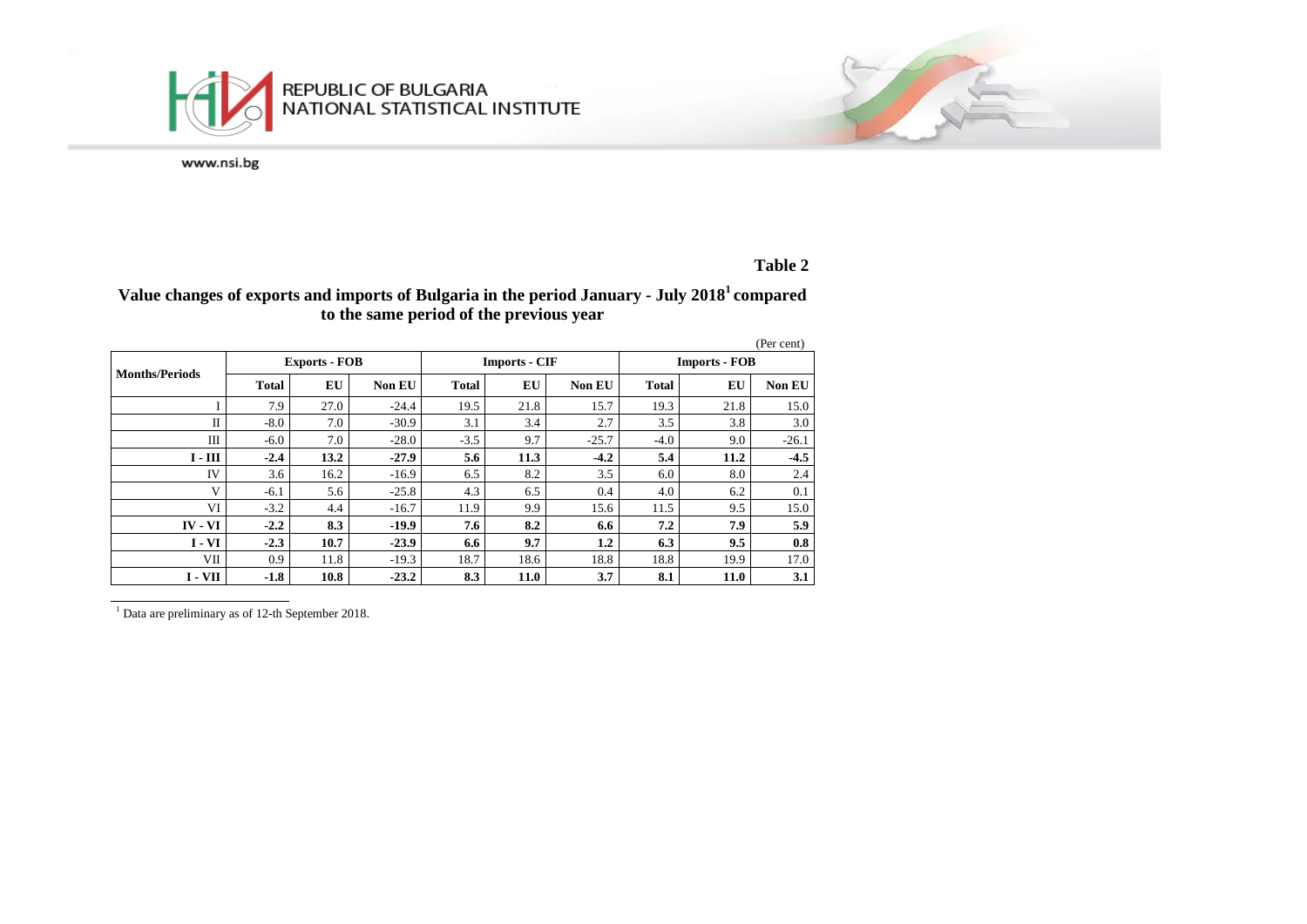



## **Table 3 Exports, imports and trade balance of Bulgaria with main non EU partner countries1 in the period January - July 2017 and 2018<sup>2</sup>**

|                                          |                    | <b>Exports - FOB</b> |                                                    |                    | <b>Imports - CIF</b> | Trade balance -<br><b>FOB/CIF</b>                  |                    |           |
|------------------------------------------|--------------------|----------------------|----------------------------------------------------|--------------------|----------------------|----------------------------------------------------|--------------------|-----------|
| <b>Countries</b>                         | 2017               | 2018                 | <b>Change</b><br>compared<br>to the                | 2017               | 2018                 | Change<br>compared<br>to the                       | 2017               | 2018      |
|                                          | <b>Million BGN</b> |                      | same<br>period of<br>the<br>previous<br>$year - %$ | <b>Million BGN</b> |                      | same<br>period of<br>the<br>previous<br>$year - %$ | <b>Million BGN</b> |           |
| Third countries - total                  | 11529.4            | 8855.0               | $-23.2$                                            | 12170.6            | 12621.9              | 3.7                                                | $-641.2$           | $-3766.9$ |
| of which:                                |                    |                      |                                                    |                    |                      |                                                    |                    |           |
| Albania                                  | 87.3               | 94.5                 | 8.2                                                | 18.2               | 15.7                 | $-13.7$                                            | 69.1               | 78.8      |
| Bosnia and Herzegovina                   | 78.7               | 68.5                 | $-13.0$                                            | 46.3               | 23.7                 | $-48.8$                                            | 32.4               | 44.8      |
| <b>Brazil</b>                            | 37.0               | 41.8                 | 13.0                                               | 22.4               | 34.7                 | 54.9                                               | 14.6               | 7.1       |
| Canada                                   | 57.8               | 56.1                 | $-2.9$                                             | 69.1               | 82.0                 | 18.7                                               | $-11.3$            | $-25.9$   |
| China                                    | 720.9              | 700.6                | $-2.8$                                             | 1272.0             | 1478.0               | 16.2                                               | $-551.1$           | $-777.4$  |
| Egypt                                    | 523.0              | 126.7                | $-75.8$                                            | 665.0              | 344.4                | $-48.2$                                            | $-142.0$           | $-217.7$  |
| Former Yugoslav Republic of<br>Macedonia | 444.8              | 474.8                | 6.7                                                | 361.8              | 373.6                | 3.3                                                | 83.0               | 101.2     |
| Georgia                                  | 221.0              | 172.5                | $-21.9$                                            | 344.5              | 415.3                | 20.6                                               | $-123.5$           | $-242.8$  |
| Gibraltar                                | 90.3               | 73.1                 | $-19.0$                                            | 0.0                | 0.0                  | $\mathbf X$                                        | 90.3               | 73.1      |
| India                                    | 143.9              | 114.1                | $-20.7$                                            | 157.3              | 218.4                | 38.8                                               | $-13.4$            | $-104.3$  |
| Indonesia                                | 34.9               | 23.0                 | $-34.1$                                            | 51.6               | 108.0                | 109.3                                              | $-16.7$            | $-85.0$   |
| Iran, Islamic Republic of                | 88.3               | 29.5                 | $-66.6$                                            | 77.5               | 37.1                 | $-52.1$                                            | 10.8               | $-7.6$    |
| Israel                                   | 110.2              | 76.5                 | $-30.6$                                            | 51.9               | 51.1                 | $-1.5$                                             | 58.3               | 25.4      |
| Japan                                    | 41.9               | 47.9                 | 14.3                                               | 114.8              | 150.3                | 30.9                                               | $-72.9$            | $-102.4$  |
| Kazakhstan                               | 32.1               | 24.1                 | $-24.9$                                            | 20.4               | 5.2                  | $-74.5$                                            | 11.7               | 18.9      |
| Korea, Republic of                       | 57.6               | 76.9                 | 33.5                                               | 123.6              | 178.4                | 44.3                                               | $-66.0$            | $-101.5$  |
| Libya                                    | 54.3               | 54.4                 | 0.2                                                | 9.0                | 5.1                  | $-43.3$                                            | 45.3               | 49.3      |
| Morocco                                  | 97.5               | 78.3                 | $-19.7$                                            | 116.1              | 153.4                | 32.1                                               | $-18.6$            | $-75.1$   |
| Namibia                                  | 155.8              | 151.0                | $-3.1$                                             | 0.0                | 0.0                  | $\mathbf X$                                        | 155.8              | 151.0     |
| Norway                                   | 48.0               | 43.3                 | $-9.8$                                             | 39.7               | 32.8                 | $-17.4$                                            | 8.3                | 10.5      |
| Peru                                     | 17.4               | 11.1                 | $-36.2$                                            | 24.3               | 46.1                 | 89.7                                               | $-6.9$             | $-35.0$   |
| <b>Russian Federation</b>                | 803.0              | 426.7                | $-46.9$                                            | 3322.9             | 3281.8               | $-1.2$                                             | $-2519.9$          | $-2855.1$ |
| Serbia                                   | 513.1              | 555.3                | 8.2                                                | 677.5              | 715.3                | 5.6                                                | $-164.4$           | $-160.0$  |
| Singapore                                | 273.6              | 201.8                | $-26.2$                                            | 34.5               | 45.0                 | 30.4                                               | 239.1              | 156.8     |
| South Africa                             | 63.0               | 81.6                 | 29.5                                               | 40.7               | 40.1                 | $-1.5$                                             | 22.3               | 41.5      |
| Switzerland                              | 189.6              | 176.5                | $-6.9$                                             | 225.5              | 257.5                | 14.2                                               | $-35.9$            | $-81.0$   |
| Syrian Arab Republic                     | 28.9               | 19.4                 | $-32.9$                                            | 0.1                | 0.3                  | 200.0                                              | 28.8               | 19.1      |
| Taiwan                                   | 36.3               | 31.8                 | $-12.4$                                            | 117.2              | 124.4                | 6.1                                                | $-80.9$            | $-92.6$   |
| Turkey                                   | 2741.6             | 2044.8               | $-25.4$                                            | 2147.8             | 2173.8               | 1.2                                                | 593.8              | $-129.0$  |
| Ukraine                                  | 157.2              | 214.7                | 36.6                                               | 439.2              | 538.8                | 22.7                                               | $-282.0$           | $-324.1$  |
| <b>United Arab Emirates</b>              | 222.9              | 108.6                | $-51.3$                                            | 32.3               | 30.7                 | $-5.0$                                             | 190.6              | 77.9      |
| <b>United States</b>                     | 443.7              | 481.7                | 8.6                                                | 281.5              | 312.7                | 11.1                                               | 162.2              | 169.0     |
| Viet-Nam                                 | 36.3               | 30.2                 | $-16.8$                                            | 49.0               | 52.5                 | 7.1                                                | $-12.7$            | $-22.3$   |

<sup>1</sup> Partner country:

- In case of exports (or dispatches) is the country (or Member State) of final destination of the goods.

- In case of imports (or arrivals) is the country (or Member State) of consignment of the goods.

<sup>2</sup> Data are preliminary as of 12-th September 2018.

'x' - category not applicable.

'0' - figure less than half of the unit used.